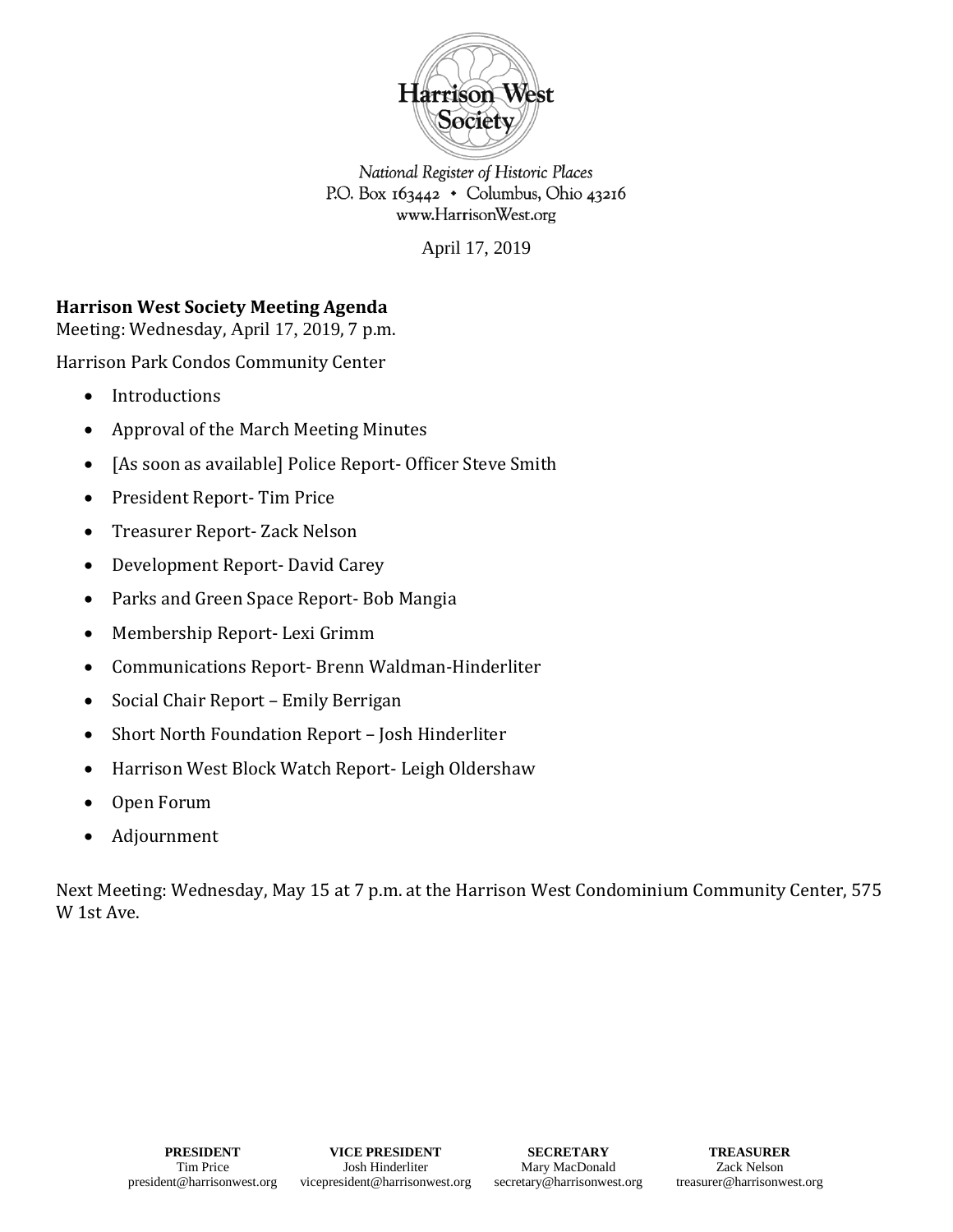## **Harrison West Society Meeting ~ March 20, 2019**

**Meeting** called to order at 7:01 PM at Harrison Park Community Center **Quorum** Present **Presiding:** Tim Price, President

**Minutes: Motion to approve February minutes by Z. Nelson, Second by B. Mangia, minutes PASSED. Matt Wolf – Neighborhood Clean-Ups:** The city has embarked on an organized attack on litter in our community. Lots on Olentangy Rd., and some on our smaller streets. I volunteer to lead monthly neighborhood clean ups with Keep Columbus Beautiful. Important to keep things looking nice, this shows we have great pride in our community. Litter begets litter. I will be leading these cleanups every 2<sup>nd</sup> Wednesday of the month from spring to fall. We meet at the gazebo in Harrison Park at 6:30 PM. Gloves and trash bags are provided. Please come out and help and spread the word. **President's Report:** T. Price. Met with reps from City of Columbus, IV society, SNCA, and SNF. Talked about creating a super-group. City decided it was a moot point because city council would never approve a commission that is that large. This then shifted to whether we might merge with SNCA. This was a no. Then there was a suggestion of having a collaborative group that meets once a month, but we already have this (SNF). Talked to the city about potential of having a commission. They suggested merging with 5<sup>th</sup> by Northwest. Benefit of the area commission would be that we would have a little more input on development, theoretically, but it's unclear as to how the commission would be staffed. **Treasurer's Report:** Z. Nelson. We have \$6977.13 in the bank.

**Development**: D. Carey. **Presentation: 400 W. 1st.** D. Carey – 1<sup>st</sup> Ave, north side of the street, just west of the alley. Owners own house next door and empty lot. This is suggested for the empty lot. This is not combining with the lot they own next door. This is a duplex unit with an attached garage with a parking pad behind it. If you have two units you will either need to under park or get a lot variance. This is a double-parked situation. Might have some impact on street parking. Architectural design is historic. Set back is stepped back between the two neighboring buildings. Scott: 3 variances: 1) Set back from the street of 2 ft., 2) Side yard variance. Most of the building does not need a variance; the variance is for a small bump out near the garage. 3) To extent the property line to the parking pad. **Motion by D. Carey to approve the variances as submitted. Second by C. Berrigan, PASSED in favor 12-3. River House Graphics Proposal: D. Perry and Paul:** Located 1 lot south of here, east side of Ingleside, proposing two ground mounted signs with back lit letters at the two entrances of the property (Perry/Quality Place and Ingleside, on 6 ft walls), and a lit sign on the parapet that would be visible from the highway. Asking for 1) Permission for a roof sign, 2) Permission to reduce the distance between a lit sign and the next door building (50to 45ft), 3) to permit a ground sign that is not directed at a street (it is facing an alley). Building sign is LED illuminated. **Vote is being delayed till April meeting. Please contact D. Carey a[t development@harrisonwest.org](mailto:development@harrisonwest.org) if you have constructive ideas for changes, opinions, etc. Wagenbrenner Update:** J. Reidy**:** Houses on 5th (MI Homes) have been finalized, when we bought property 1.8 acres were transferred to Columbus, 4.2 acres will go to Columbus after completion near river, stipulation is that new community authority will have maintenance contract with city that will take care of the park at their cost. Have already demolished day care center and storage facility, had to remove trees, all trees on city park land are being saved, walked site to see what trees we could save, most on Perry and 5th were planted in planters so can't be saved because we are putting doorways on sidewalks to increase community feel, would damage root structure so not feasible to save them, will put sidewalk on Perry, so trees had to go on both sides, grading work will start soon, parking garage late spring and summer, continental and old facility will be late summer fall, homes = late summer, will build as they are sold, bottom corner will be contractor parking until everything else is build, construction cycle is to compete 2021, no commercial tenants set yet, want to use local retailers rather than national, Q: how much heavy equipment on Perry? Traffic coming on Tisdale, there will be traffic on Perry but can't say that there won't be truck traffic on Perry. Q: if there is street damage is the construction company liable for that? Where trees were cut down there is damage to the alley off Perry. That alley is going to be completely rebuilt, storm water controls are being installed, new storm gutters, repaved, will be completely rebuilt to city standards. Contractors have reached out to owners and tenants to negotiation best way forward so that neighbor can have access to garages etc. These are condos along 5th. These will be closer together than traditional homes (16 homes, 1.6 acres each). Build to have similar feel as historic homes. Q: will construction traffic park on site, or on our streets? Will we have construction workers will park on our streets? It's possible that they will but our plan is to have contractor parking on site, and each of the other property owners as looking to lay down parking on their footprint of fencing off the bike trail to lay down an area for parking. Q: will the "single family homes" be single families or duplexes? Single family. Q: do we have a name for the hotel? Not ready to announce. Q: is anything construction going to happen in the new park? There is a temp easement to put sewer line in, we will be putting trees back in